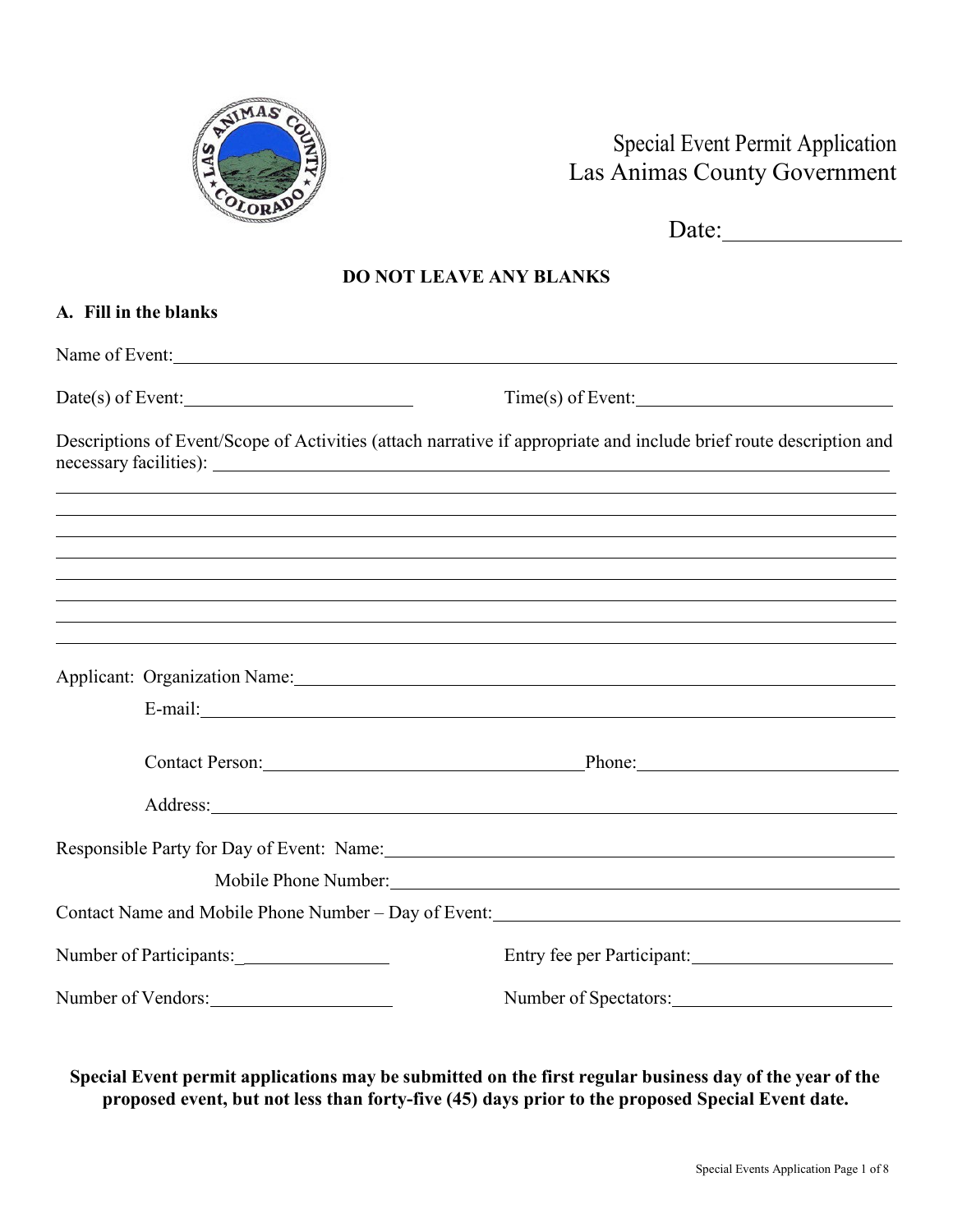#### **B. Vicinity Map**/**Site Plan**

1. Attach a vicinity map for each event application. Indicate the following items:

| $\Box$ Aid stations and rest stops<br>Route access and circulation |
|--------------------------------------------------------------------|
|--------------------------------------------------------------------|

2. Attach a site plan map for each event application. Indicate the following items as applicable:

| $\Box$ Security personnel/route marshals | Water stations                             |
|------------------------------------------|--------------------------------------------|
| Signage                                  | <b>Sanitation facilities</b>               |
| $\Box$ First aid and emergency services  | Trash receptacles                          |
| $\Box$ Parking locations                 | Electrical sources/lighting locations      |
| Foodservice/alcohol booths               | County facilities (i.e. trails, open space |
|                                          | parcels, roads, etc.)                      |
|                                          |                                            |

## **C. Parking/Traffic Flow**

- 1. List event parking areas:
- 2. Authorized personnel to direct traffic are:
- 3. Will you have off-site parking? If yes, how will you be moving people to the event site?

4. Number of parking spaces available:

5. Will your event seek a temporary road(s) closure? \_\_\_\_\_ If yes, which road(s), the location of the closure and how long will the road(s) be closed? \_\_\_\_\_\_\_\_\_\_\_\_\_\_\_\_\_\_\_\_\_\_\_\_\_\_\_\_\_\_\_\_\_\_\_\_\_\_\_\_\_\_

\_\_\_\_\_\_\_\_\_\_\_\_\_\_\_\_\_\_\_\_\_\_\_\_\_\_\_\_\_\_\_\_\_\_\_\_\_\_\_\_\_\_\_\_\_\_\_\_\_\_\_\_\_\_\_\_\_\_\_\_\_\_\_\_\_\_\_\_\_\_\_\_\_\_\_\_\_\_\_\_\_

6. Is parking proposed on County roads? If yes, list the roads:

#### **D. Las Animas County Sheriff's Office/Law Enforcement**

- 1. Describe the plan for communications to be used in the event of an emergency (i.e. radio channels, cell phones, etc.):
- 2. Will your event involve multiple Law Enforcement Agencies? (list):
- 3. Do you anticipate hiring uniform deputy services from the Las Animas County Sheriff's Office foreground security or traffic direction?
- 4. Will your event seek to obtain authorization to park vehicles on any public roadway?
- 5. Have you notified the Las Animas County Rescue Group of the proposed event?

#### **E. Emergency Medical Care**

1. Describe EMS arrangements/plan: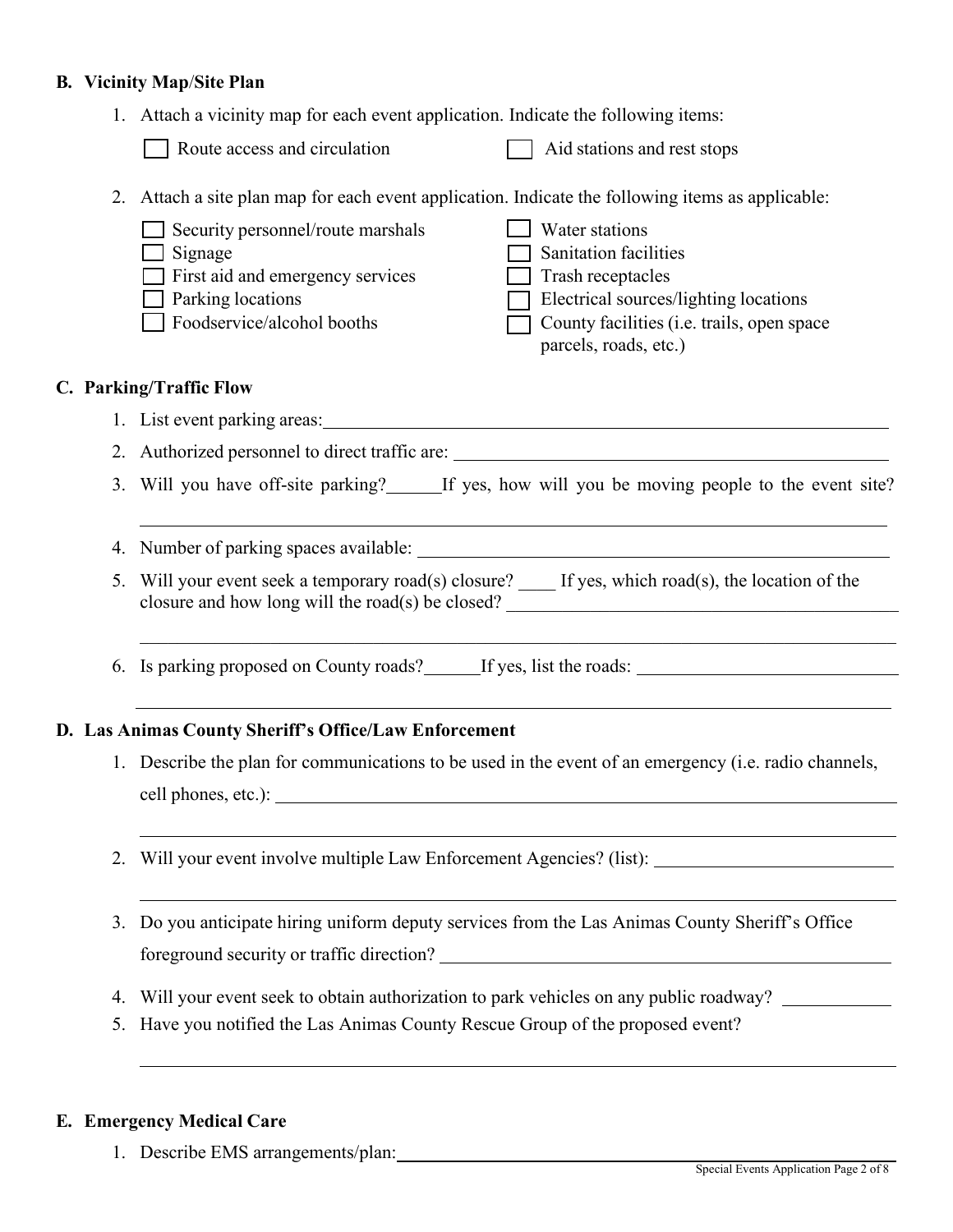2. Submit ICS206 Medical Form for Large Events (*Over 1,000 participants*)

*(Additional medical information may be required by the affected Ambulance District.)*

#### **F. Food Service**

- 1. Describe food services for this event:
- 2. List all food vendors (*All must meet applicable State and County Food Service Licensing requirements*):

#### **G. Water**

- 1. Is the event providing water to participants?
- 2. If yes, describe water source, list vendors, and method of distribution:

#### **H. Alcohol**

1. Is alcohol service planned for this event? If yes, explain:

*Attach copies of all required licenses as applicable. Liquor Licenses can only be obtained from the Clerk & Recorder's Office.*

#### **I. Sanitation/Portable Toilets**

- 1. Number of sanitation facilities provided:
- 2. Describe disposal plan:\_

*(See State requirements.)*

#### **J. Trash Collection/Removal**

- 1. Number of trash receptacles to be provided:
- 2. Describe trash removal plan/schedule:

#### **K. Animal Control**

- 1. Will pets/animals be allowed at this event?: If yes, what types of animals?:
- 2. Describe types of activities involving animals: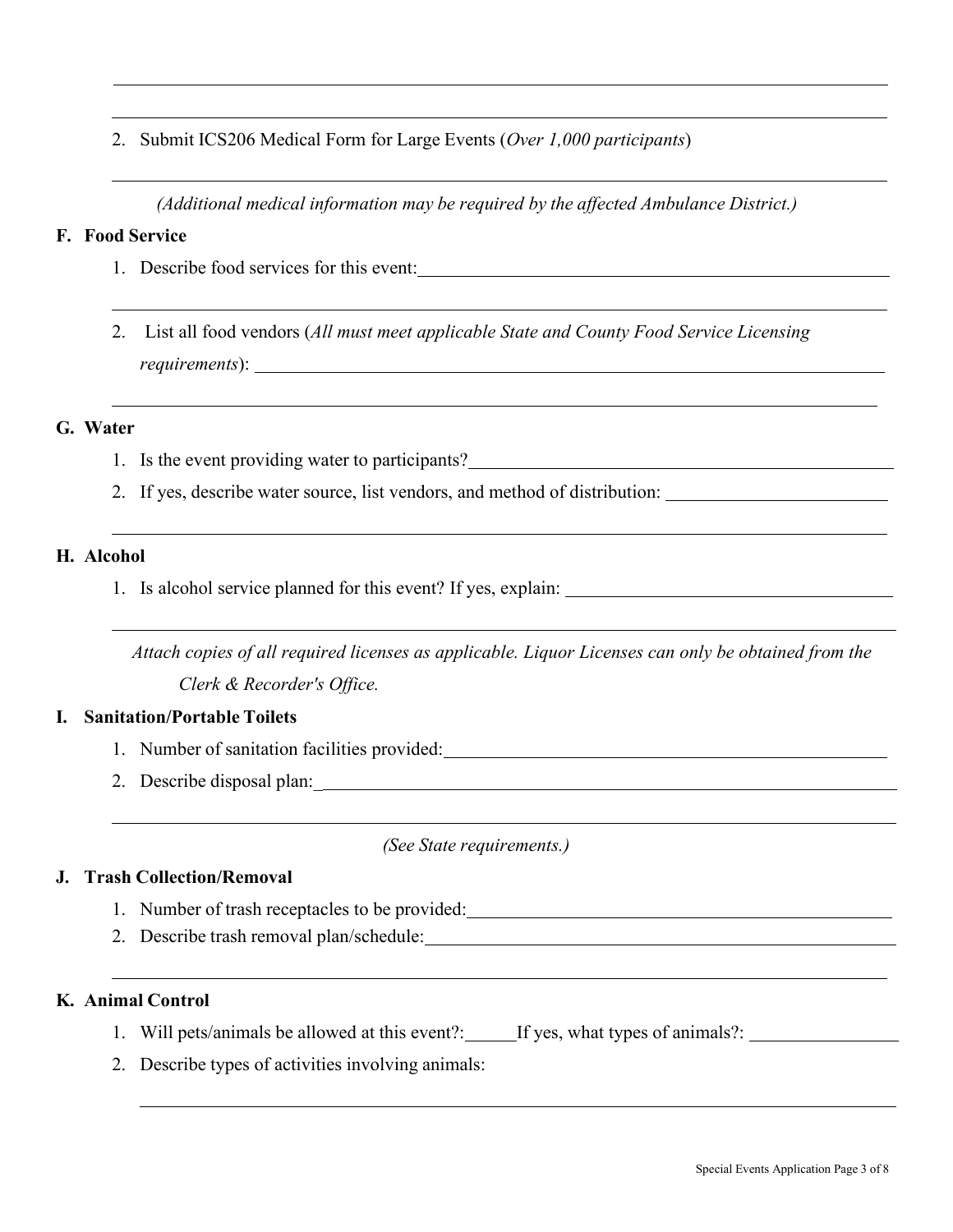### **L. Utilities**

- 1. Describe utilities required for this event:
- 3. Will this event require a sound system/amplification? If yes, describe system to be used:

#### **M. Open Space and Trails Facilities**

1. List any open space parcels, natural surface trails and/or recreational pathway sections that are proposed to be used by this event:

#### **N. Road and Bridge Facilities**

1. List the roads that are proposed to be used to perform the activities of this event:

 **Minimum 5 calendar days before event, sufficient signage will be placed on route notifying public of event. All signs must be removed not more than 24 hours after the event.** 

#### **O. Signage**

1. List and describe the types of signage that are proposed to be used for this event and its purpose. Attach a diagram of each type of sign describing the text, size and materials proposed. All traffic signs on State Highways and County Rights of Way must meet MUTCD standards. All eventrelated signage must have the name and date of the event.

## **P. Emergency Action Plan.**

1. Submittal of Emergency Action Plan to Las Animas County's Emergency Management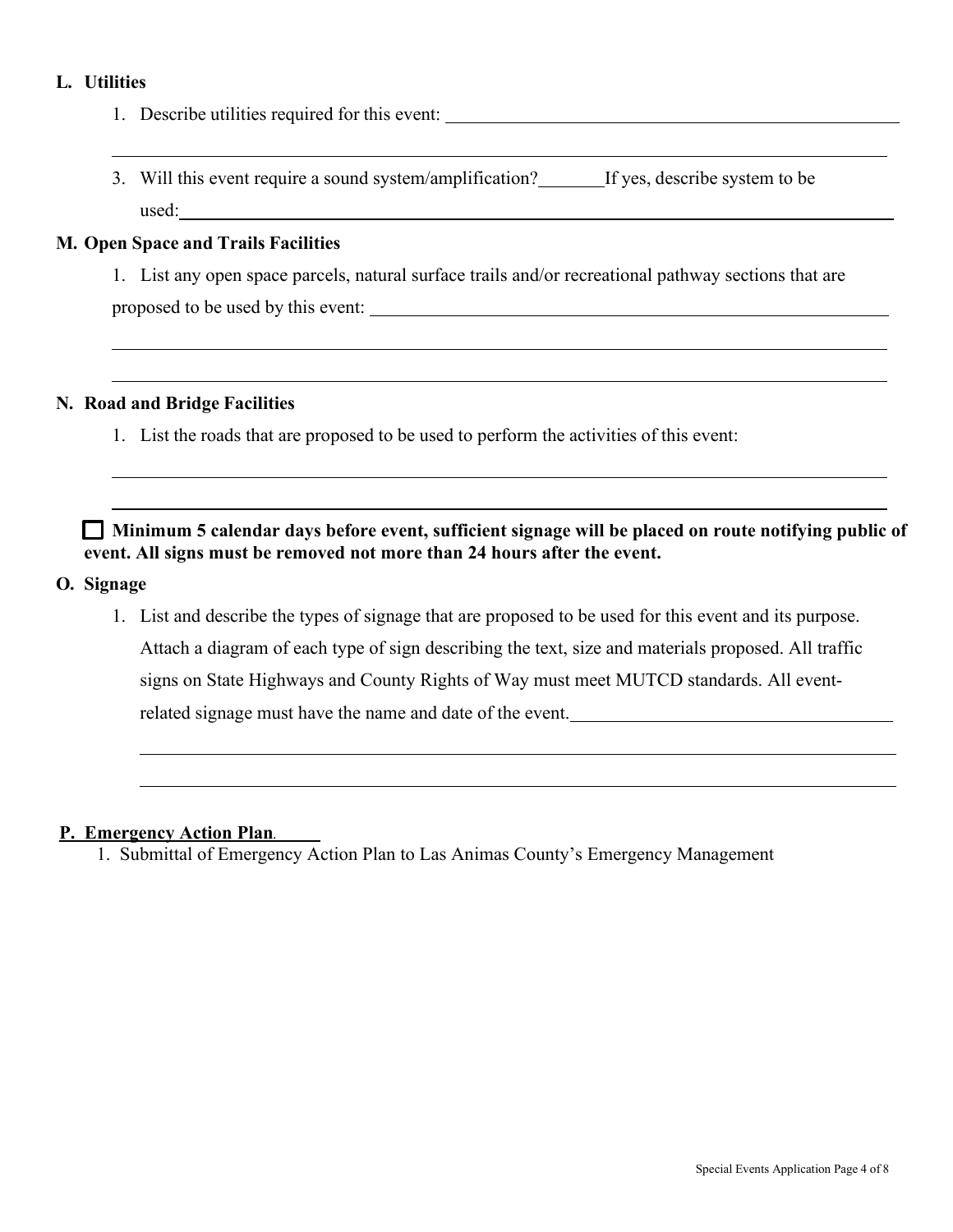**CHECKLIST**: The following items are required for complete application (*read and initial next to each item):*

- Cover letter explaining the event.
- Completed application.
- Route map with detailed route description.
- Site plan identifying the location of aid stations, event signs, course marshals, etc as listed in instructions B2.
- **The Emergency medical plan as listed in instruction item E.**
- Contingency/inclement weather plan.
- $\Box$  Emergency Action Plan as listed in instruction item P.

## **CONDITIONS OF APPROVAL:** *(Read and initial next to each condition)*

**Permit Fee** – The applicant will be required to pay a non-refundable Special Event permit fee as outlined in the **Permit Fee Schedule - Las Animas County Special Event Permit - (attached below).**

- Special Event Permit Fee per the Permit Fee Schedule (Las Animas County Special Event Permit). Permit application fee as referenced in the above-stated document was based on:
	- Number of participants
	- Duration of the Special Event
	- Geographic extent of the event on County facilities
	- Impacts of the proposed event on County facilities
	- Amount of processing time required by the Las Animas County Government for the event
	- Direct benefit(s) of the event to Las Animas County's residents
		- a) provides an economic infusion into Las Animas County;
		- b) is a fundraiser for a Las Animas County-based non-profit organization; and
		- c) participants are comprised mostly of local community members.

## *Requests and recommendation letters may be included with the application for consideration as to how the proposed event meets the above criteria.*

- **Security Deposit** A refundable security deposit or performance bond shall be required from the applicant when the Planning Department determines that the proposed Special Event has the potential to damage County Roads, Property, and Property Interests and when a Temporary Road Closure and/or signage is determined necessary for conducting the proposed Special Event in accordance with the Special Event Regulations. The Planning Department shall determine the amount of such Security Deposit based upon its consideration of the nature and extent of the proposed Temporary Road Closure, signage and/or potential damage. The Planning Department will notify the applicant of the amount and the deadline for payment. The Security Deposit shall be reimbursed to the applicant in an amount determined by the Planning Department that is commensurate with the applicant's compliance with the conditions provided for the administration of the Temporary Road Closure and/or signage, and the extent of any damage incurred.
- **Insurance (Permit is not valid without appropriate insurance at the time of the event.)** Liability Insurance shall be provided in the amount required by the county. Evidence of insurance shall be provided prior to issuance of any permit. The insurance policy shall name the County as an insured, and shall provide coverage for County personnel rendering service during an event. The permittee shall have in force public liability insurance covering: (1) Property damage in the amount of fifty thousand dollars (\$50,000) and, (2) Death or injury to one person in the amount of three hundred fifty-thousand (\$350,000) and, (3) Death or injury to more than one individual in the amount of nine hundred ninety thousand dollars (\$990,000). Contractual liability coverage must also be provided in a similar amount for the indemnity agreement. The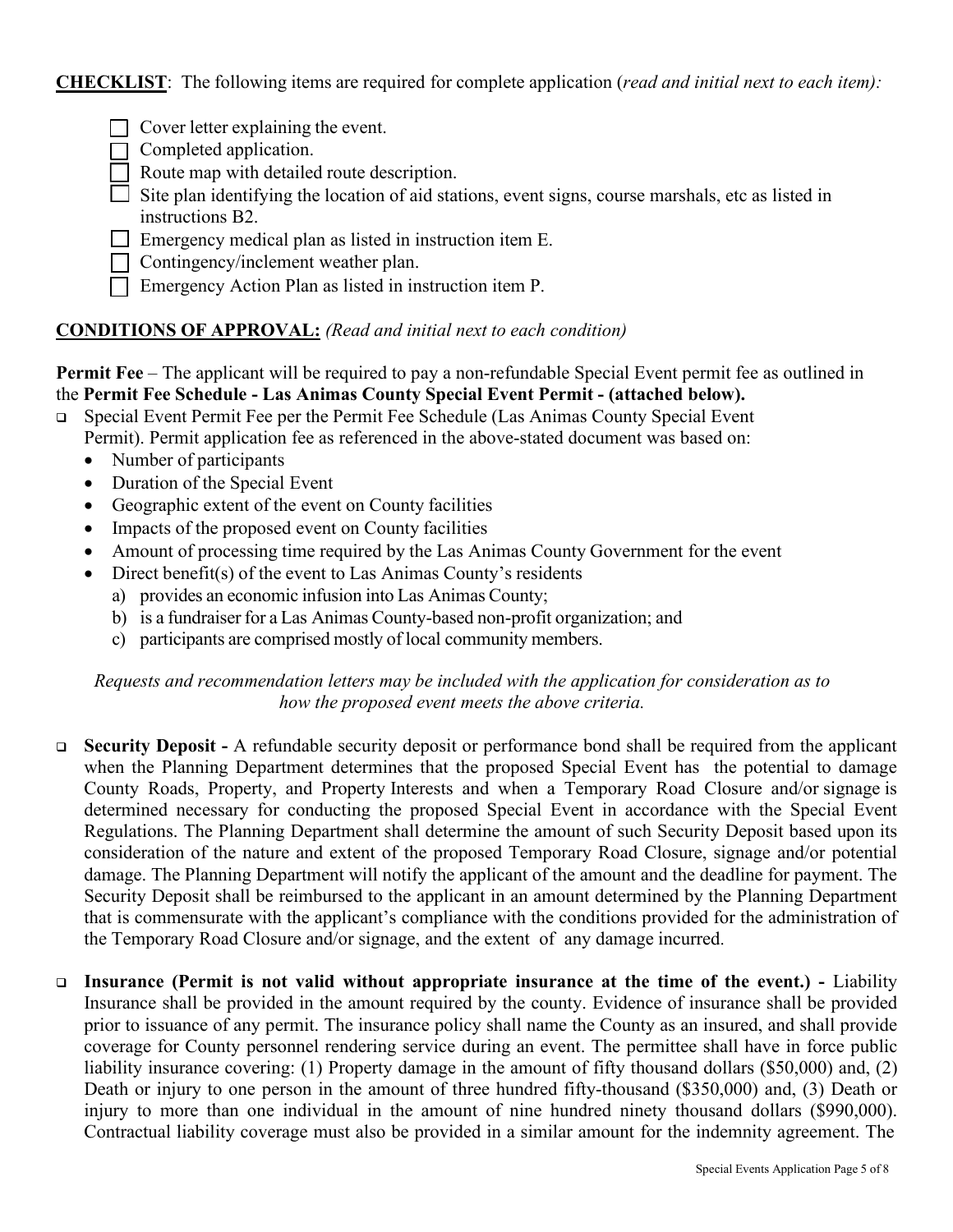coverage shall extend to property damage, bodily injury, but not limited to the occupancy or use of the land and the construction, maintenance, and operation of the structures, facilities, or equipment authorized by the permit. Las Animas County must be added as additional insured on the policy. Proof of insurance is due no less than 10 days prior to the event.

- **Indemnification Agreement** All permits must be accompanied by an indemnification agreement. The County will provide the applicant the indemnification agreement and failure to submit this indemnification agreement within a minimum of 10 business days prior to the date of the Special Event will prohibit final approval of the Special Event by the County.
- **Written operational plan**  A written operational plan regarding the management of the event is required.
- **Provision of Notice** A notice, via certified mail, to the appropriate fire protection districts, volunteer fire departments, and any other emergency response agencies that may be affected by the event is required. The applicant must obtain a list of appropriate agencies from the Sheriff's Office.
- **Public Notice**  Placement of an advertisement, or advertisements, explaining the details of the event a minimum of seven (7) calendar days prior to the event, in at least one local newspaper of general circulation as approved by the County is required. The applicant shall be responsible for the cost of advertising and for providing proof to the Planning Department at least five (5) business days prior to the event.
- **Additional Permits**: Applicant shall acquire valid approvals for conducting the proposed event from the owner or manager of each of the properties accessed, crossed or otherwise directly affected by this event. The County may require Applicant's provision of written evidence of such approvals as a condition precedent to issuance of a County Special Event Permit.

## *Any changes to your event after the completion of the application must be submitted immediately in writing to Las Animas County Planning Department's office at Las Animas County's Fairgrounds.*

I certify that all application information is true and correct to the best of my knowledge and all requested information is included in the application.

Signature: Date: Date: Date: Date: Date: Date: Date: Date: Date: Date: Date: Date: Date: Date: Date: Date: Date: Date: Date: Date: Date: Date: Date: Date: Date: Date: Date: Date: Date: Date: Date: Date: Date: Date: Date: D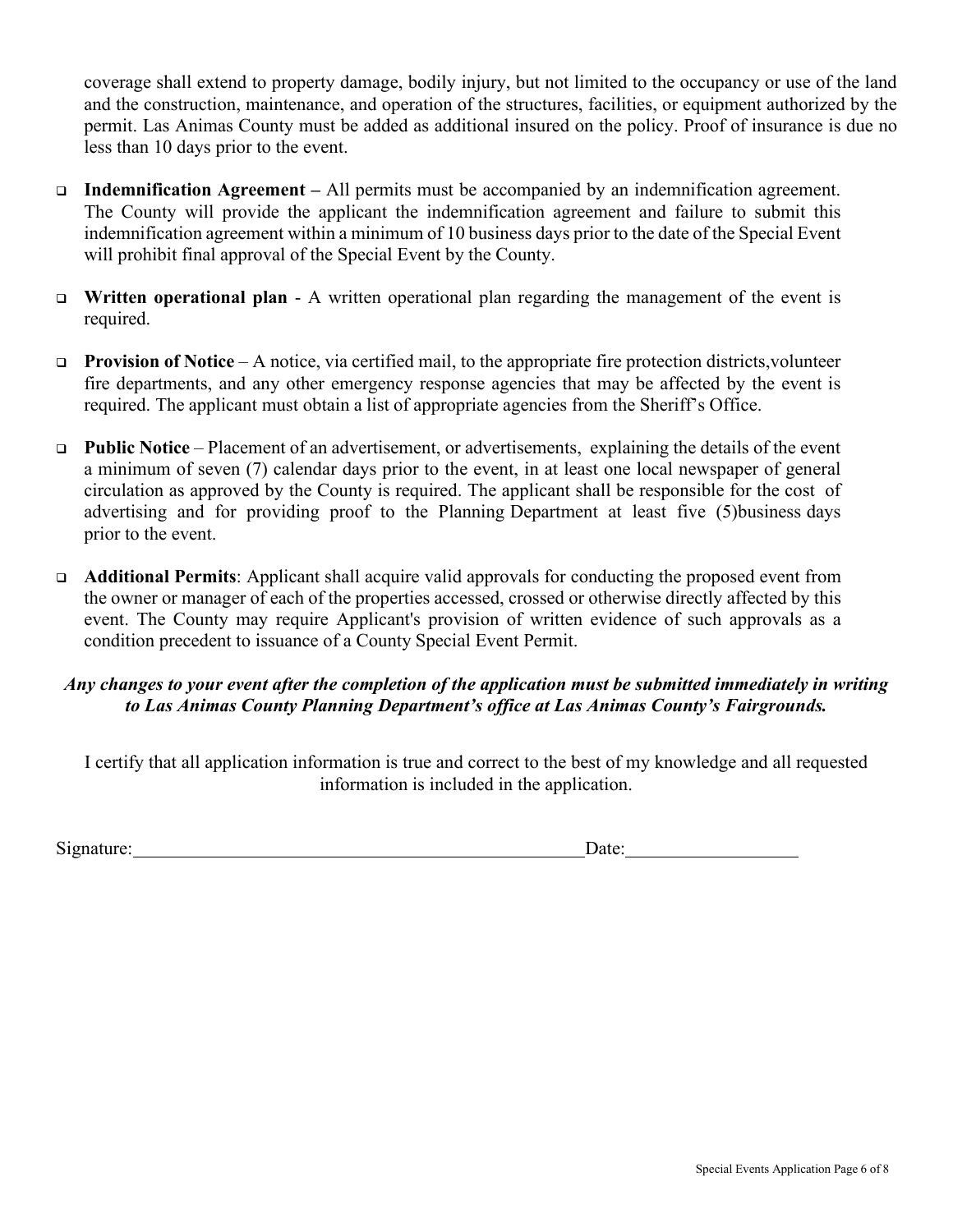## **EXHIBIT A**

# **PERMIT FEE SCHEDULE LAS ANIMAS COUNTY SPECIAL EVENT PERMIT EFFECTIVE March 1, 2022**

All applications shall be submitted with an application fee as set forth in this Permit Fee Schedule, to cover the costs of review and processing of the application. Such fees are non-refundable, regardless of the ultimate determination on the granting of the permit. Special event applications will be processed only upon submittal of a complete application and application fee.

Special Event Fees are determined based on two criteria: application fee, and additional fee. All three of these factors are added together for one total permit fee.

## **INSTRUCTIONS FOR DETERMINING SPECIAL EVENT PERMIT FEES**

Please contact the Las Animas County Planning Department at 719-845-2577 for assistance calculating your total fee.

- 1. Determine which tier your organization falls under within Table 1: Application Fee.
- 2. Determine if any additional fees are required in the "Additional Fees" table.
- 3. Add the cost of application fee, event fee, and additional fees for a total permit fee.

Application Fee (to be submitted with application):

+ Additional Fee(s) (to be submitted within ten (10) days of completion of event): \$ **Total Permit Fees \$** 

## **TABLE 1: APPLICATION FEE**

**Tier 1** – \$100.00 application fee for those that qualify as a tax-exempt local non-profit organization or local government.

**Tier 2** – \$200.00 application fee for all tax-exempt non-profit organizations.

**Tier 3** – \$500.00 application fee for all other organizations.

 $S_{-}$